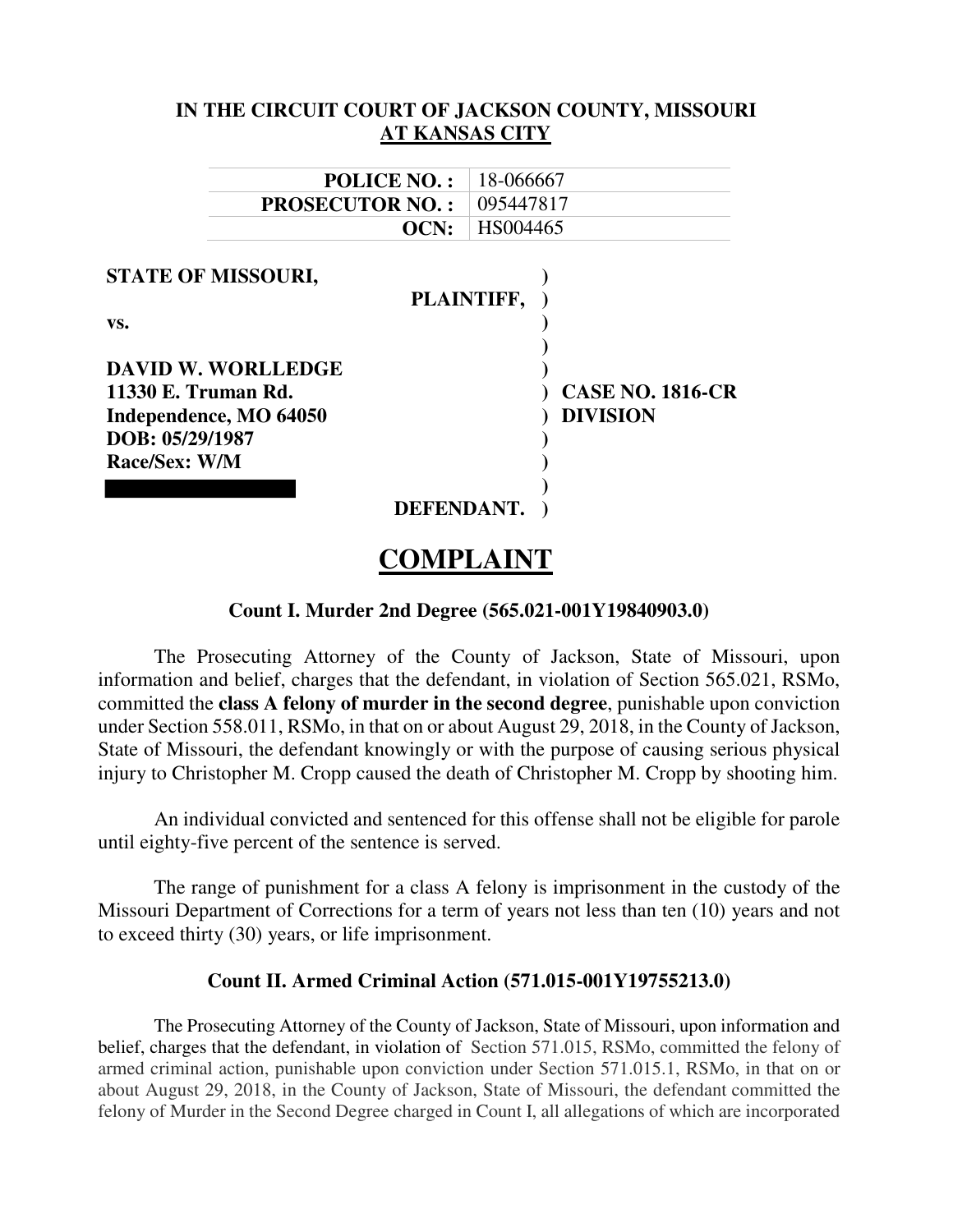herein by reference, and the defendant committed the foregoing felony of Murder in the Second Degree by, with and through, the knowing use, assistance and aid of a deadly weapon.

The range of punishment for the offense of Armed Criminal Action in violation of section 571.015 RSMo. is imprisonment in the custody of the Missouri Department of Corrections for a term of years not less than three (3) years without eligibility for parole, probation, conditional release or suspended imposition or execution of sentence for a period of three (3) calendar years. The range of punishment for the offense of Armed Criminal Action in violation of section 571.015 RSMo. as a second offense is imprisonment in the custody of the Missouri Department of Corrections for a term of years not less than five (5) years without eligibility for parole, probation, conditional release or suspended imposition or execution of sentence for a period of five (5) calendar years. The range of punishment for the offense of Armed Criminal Action in violation of section 571.015 RSMo. as a third offense is imprisonment in the custody of the Missouri Department of Corrections for a term of years not less than ten (10) years without eligibility for parole, probation, conditional release or suspended imposition or execution of sentence for a period of ten (10) calendar years. Any punishment imposed pursuant to section 571.015 RSMo. shall be in addition to any punishment provided by law for the crime committed by, with, or through the use, assistance, or aid of a dangerous instrument or deadly weapon.

# **Count III. Unlawful Possession Of A Firearm (571.070-001Y20175212.0)**

The Prosecuting Attorney of the County of Jackson, State of Missouri, upon information and belief, charges that the defendant, in violation of Section 571.070, RSMo, committed the **class D felony of unlawful possession of a firearm**, punishable under Sections 558.002 and 558.011, RSMo, in that on or about August 29, 2018, in the County of Jackson, State of Missouri, the defendant knowingly possessed a a firearm, and on April 1, 2015 was convicted of Tampering in the First Degree (Jackson County case 1416-CR03633), and on July 23, 2014 was convicted of Tampering in the First Degree (Jackson County case 1416-CR01487), and on July 23, 2013 was convicted of Tampering in the First Degree and Resisting or Interfering with a Lawful Stop or Detention (Jackson County case 1316- CR0776), and on July 23, 2014 was convicted of Forgery (Jackson County case 1316- CR02656); and all convictions are felonies under the laws of this State

 The range of punishment for a class D felony is imprisonment in the custody of the Missouri Department of Corrections for a term of years not less than two (2) years and not to exceed seven (7) years; or by imprisonment for a special term not to exceed one (1) year in the county jail or other authorized penal institution; or by a fine not to exceed ten thousand dollars (\$10,000); or by both imprisonment and a fine. If money or property has been gained through the commission of the crime, any fine imposed may be not more than double the amount of the offender's gain from the commission of the crime.

The facts that form the basis for this information and belief are contained in the attached statement(s) of facts, made a part hereof and submitted as a basis upon which this court may find the existence of probable cause.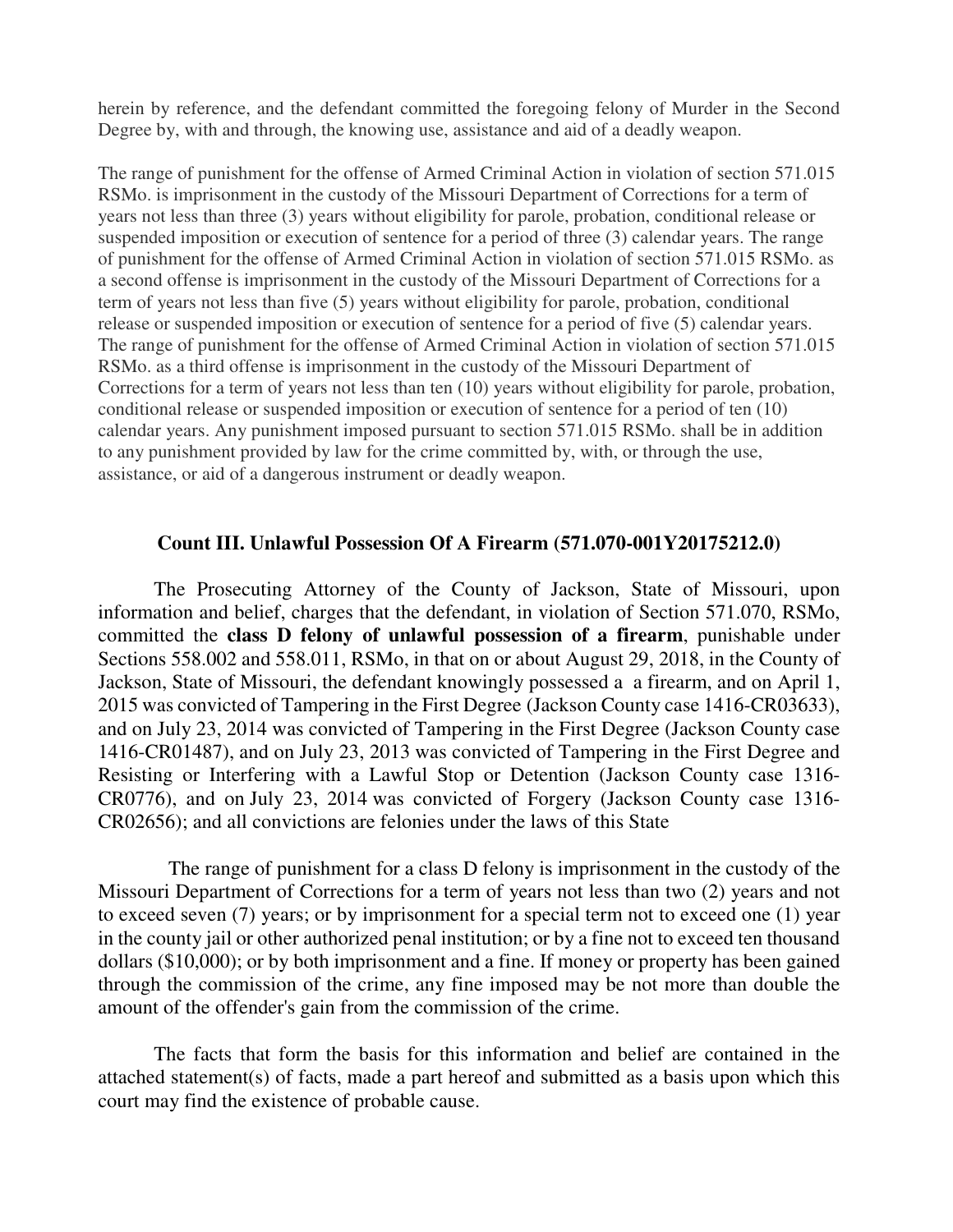Wherefore, the Prosecuting Attorney prays that an arrest warrant be issued as provided by law.

# **JEAN PETERS BAKER**

 Prosecuting Attorney Jackson County, Missouri by,

> */s/ Jennifer S Tatum*  Jennifer S Tatum (#70789) Assistant Prosecuting Attorney 415 E. 12th Street Floor 7M Kansas City, MO 64106 (816) 881-3628 jtatum@jacksongov.org

# **WITNESSES:**

- 1. DET Alane M. Booth, 1125 Locust, Kansas City, MO 64106
- 2. Christopher M. Cropp, 7041 Askew Ave., Kansas City, MO 64132
- 3. DET Donna M. Drake, 5301 E. 27th Street, Kansas City, MO 64127
- 4. 64106
- 5. DET Darin K. Penrod, 1125 Locust, Kansas City, MO 64106
- 6.
- 7. DET Mark A. Slater, 1125 Locust, Kansas City, MO 64106
- 8. DET Christopher S. Smith,
- 9. PO Christopher M. Smith, 1125 Locust, Kansas City, MO 64106
- 10. 64106
- 11. DET Jeremy D. Wells, 1125 Locust, Kansas City, MO 64106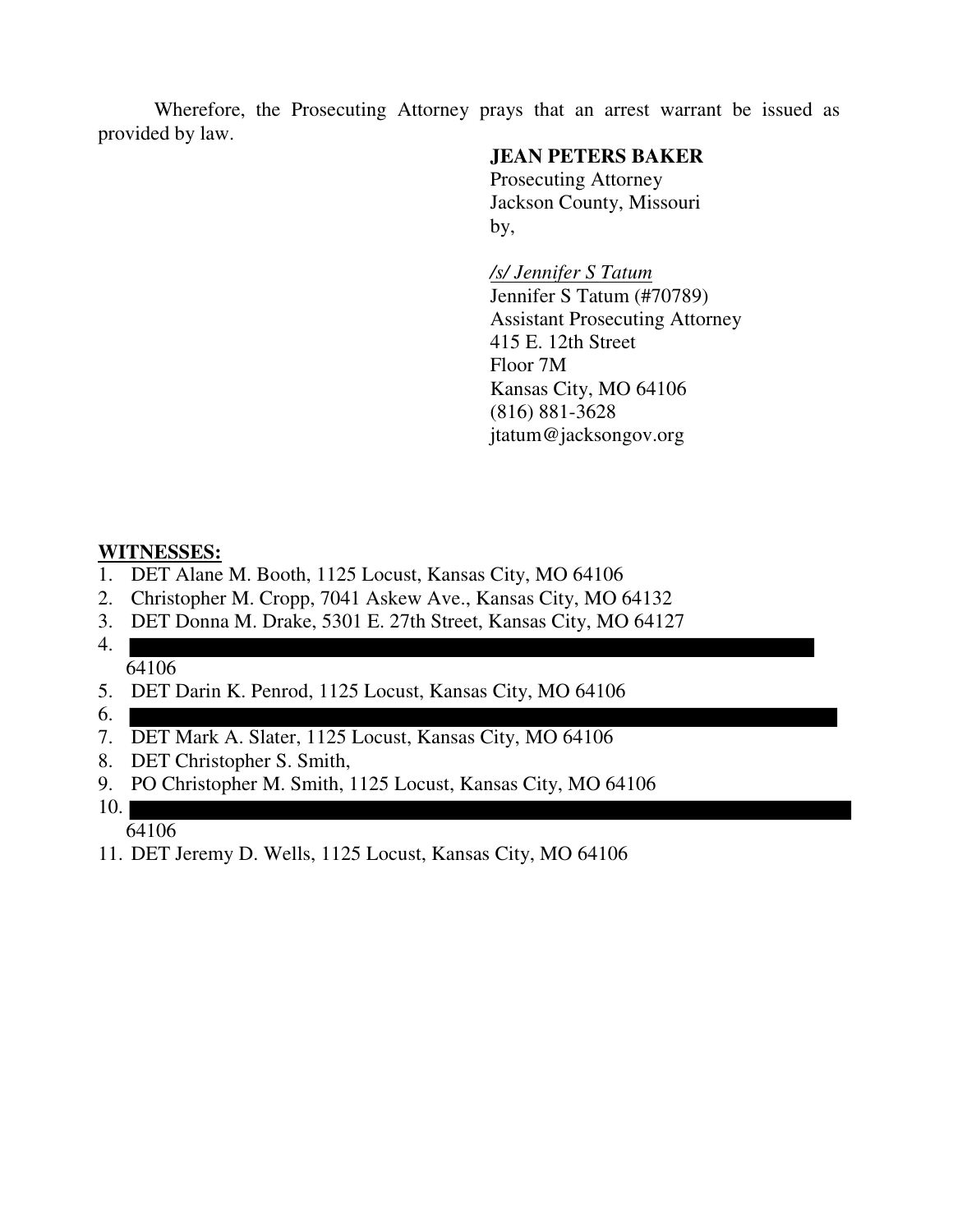committed one or more criminal offense(s).

#### I. Det. Alane Booth #4105

(Name and identify law enforcement officer, or person having information as probable cause.)

knowing that false statements on this form are punishable by law, state that the facts contained herein are true.

| I have probable cause to believe that on $8/29/2018$ |                                  | at 7041 Askew Av      | ın |
|------------------------------------------------------|----------------------------------|-----------------------|----|
|                                                      | (Date)                           | (Address)             |    |
| Kansas City, Jackson County                          | Missouri David William Worlledge |                       |    |
| (County)                                             |                                  | (Name of Offender(s)) |    |

 $w/m$  5/29/87

(Description of Identity)

The facts supporting this belief are as follows:

On 8/29/18 at approximately 1259 hours, members of the Kansas City Missouri Police Department were dispatched to a single family home of 7041 Askew Av, Kansas City, Jackson County, Missouri, 64132 on a reported shooting. Upon arrival officers discovered a w/m victim, later identified as a resident at that location, Christopher Cropp, w/m, 10/1/81, suffering from apparent gunshot wounds. Cropp was transported from the scene by EMS but pronounced deceased at an area hospital. The Jackson County Medical Examiner's Office ruled the cause of death as multiple gunshot wounds and the manner of death homicide. The victim was shot three times. No shell casings were found at the scene. A pool of blood and bloody clothing were found in the grass just south of the driveway on the front lawn.

A Witness of the shooting stated the residence of 7041 Askew Av has four male residents who rent bedrooms within the residence. The witness stated an individual whom he recognized and identified, had lived with the victim briefly in a bedroom of the residence, but this individual had not been around in a few weeks. This person will be referred to as throughout the rest of this document. arrived in the driveway of the residence just before the shooting with two unknown white males. The Witness recognized the vehicle as a Chevrolet Trailblazer SUV and stated it belonged to The Witness described the driver of 's vehicle as a w/m, was in the front right seat, and another unknown w/m was in the rear seat as they pulled into the driveway. The victim was seated on the front porch of the residence smoking a cigarette upon their arrival. exited the vehicle and became involved in a verbal dispute with the victim on the front lawn of the premises. The Witness stated the victim was unarmed. The unknown w/m rear seat passenger of the SUV presented a firearm while seated in the rear seat as the victim was standing in his yard. The victim stated something similar to, "What are you going to do shoot me?" At which time the rear seated male fired the gun from inside the vehicle at the victim striking him causing him to fall to the ground. The victim was able to get up and reached inside the suspect vehicle through the front passenger window and removed the ignition key. The same rear seated unknown male fired additional shots from inside the vehicle at the victim as he reached in to remove the ignition key. The victim then fell to the ground on the front lawn of the residence near the driveway's edge. The Witness stated the unknown male who had been driving the SUV approached the victim lying on the ground and took the keys from the victim's hand and re-entered the driver's seat of the SUV. The unknown w/m driver, and the rear seated male shooter, fled the area in the SUV.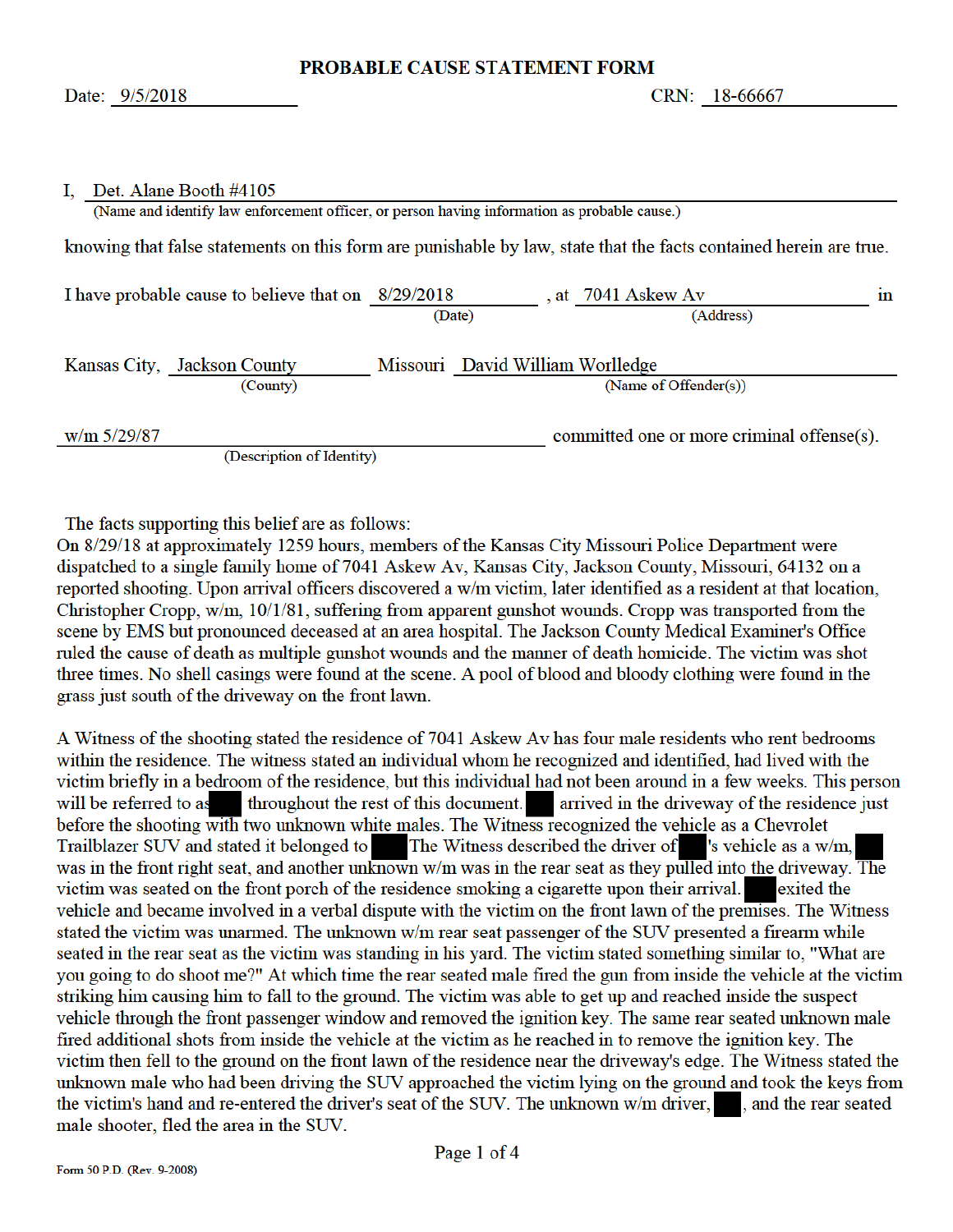### PROBABLE CAUSE STATEMENT FORM

CRN 18-66667

On 8/30/18 I requested information from a Special Agent with the Missouri Department of Revenue Compliance as there was no current information in DOR. A and Investigation Bureau about any vehicles registered to 2003 Chevrolet Trailblazer was confirmed to have been purchased by in July of 2018 from a KC area dealership, and subsequently registered on 8/28/18 from an area DMV. The dealership was contacted and advised the 2003 Chevrolet Trailblazer VIN 1GNET16S136204715 was equipped with a GPS device installed by the dealership. The most recent GPS ping location was on 8/30/18 at approximately 1238 hours which provided the GPS location as 8511 E. 21 St., Kansas City, Missouri.

On 8/30/18 the 2003 Chevrolet Trailblazer VIN 1GNET16S136204715 was subsequently located apparently abandoned without keys on a city street at that location and observed to have MO license plate of PT2A0C, a on 8/28/18 at the time of registration. The 2003 Chevrolet plate consistent with having been issued to Trailblazer was towed directly to the Vehicle Processing Facility at the city tow lot, 7760 E Front St., Kansas City, Missouri, 64120, pending a search warrant.

confirmed being On 8/31/18 was located and interviewed after being read the Miranda Wavier form. present at the time of the shooting at the victim's residence and confirmed the recent registration of the 2003 Chevrolet Trailblazer on 8/28/18 used in the offense stated the purpose of going to the victim's residence was to pick up some personal belongings, but the victim refused to allow to collect the items. stated there was a brief argument with the victim after exiting the vehicle. Stated the rear passenger shot the victim as he stood outside the vehicle and again when the victim reached into the vehicle to take the key out of the stated after the victim fell to the ground after being shot as he leaned inside the vehicle, the male *ignition.* driver kicked the victim as he laid on the ground and removed the keys from his hand, then re-entered the driver's seat of the Chevrolet Trailblazer and all three of them left the area in the SUV. was then dropped off in a non-specific location after they drove northbound through different neighborhoods from the scene trying to stay inconspicuous stated other personal belongings remained in the vehicle when she was dropped off, which included but not limited to vs cell phone, bag and its contents, and Identification card. stated all three of , the driver, and the shooter used drugs as recent as the night before the shooting. them: identified the male driver and the rear seated passenger, each from a six person photo line-up. The shooter was identified as David William Worlledge, w/m, 5/29/87 AKA Will Jones.

On 9/4/18 investigators arrested the w/m driver on a 24 hour Investigative HOLD. He was read the Miranda Waiver form and agreed to speak with detectives. The driver stated he drove to the residence on Askew at the direction of as he had not been there before. He referenced the victim by name as Chris. The driver identified a single color photo of the victim, and identified Worlledge from a six person photo line-up as being the shooter. He stated was in the front right passenger and Worlledge was seated in the rear seat of Chevrolet Trailblazer. He stated Worlledge was armed with a 9MM handgun in the vehicle as they drove to the residence wanted to retrieve personal belongings because the victim had threatened to sell them, pawn on Askew. them, or throw them away. The driver pulled into the driveway and observed the victim seated outside the front door with another male. The victim left the porch and walked towards to the lawn/driveway as exited the asked the victim for the personal belongings but the victim refused, and then noticed he and vehicle. Worlledge were in the vehicle, and continued to walk briskly towards the vehicle. The driver stated he did not see anything in the victim's hands. Worlledge raised his gun up towards the victim as he was seated in the rear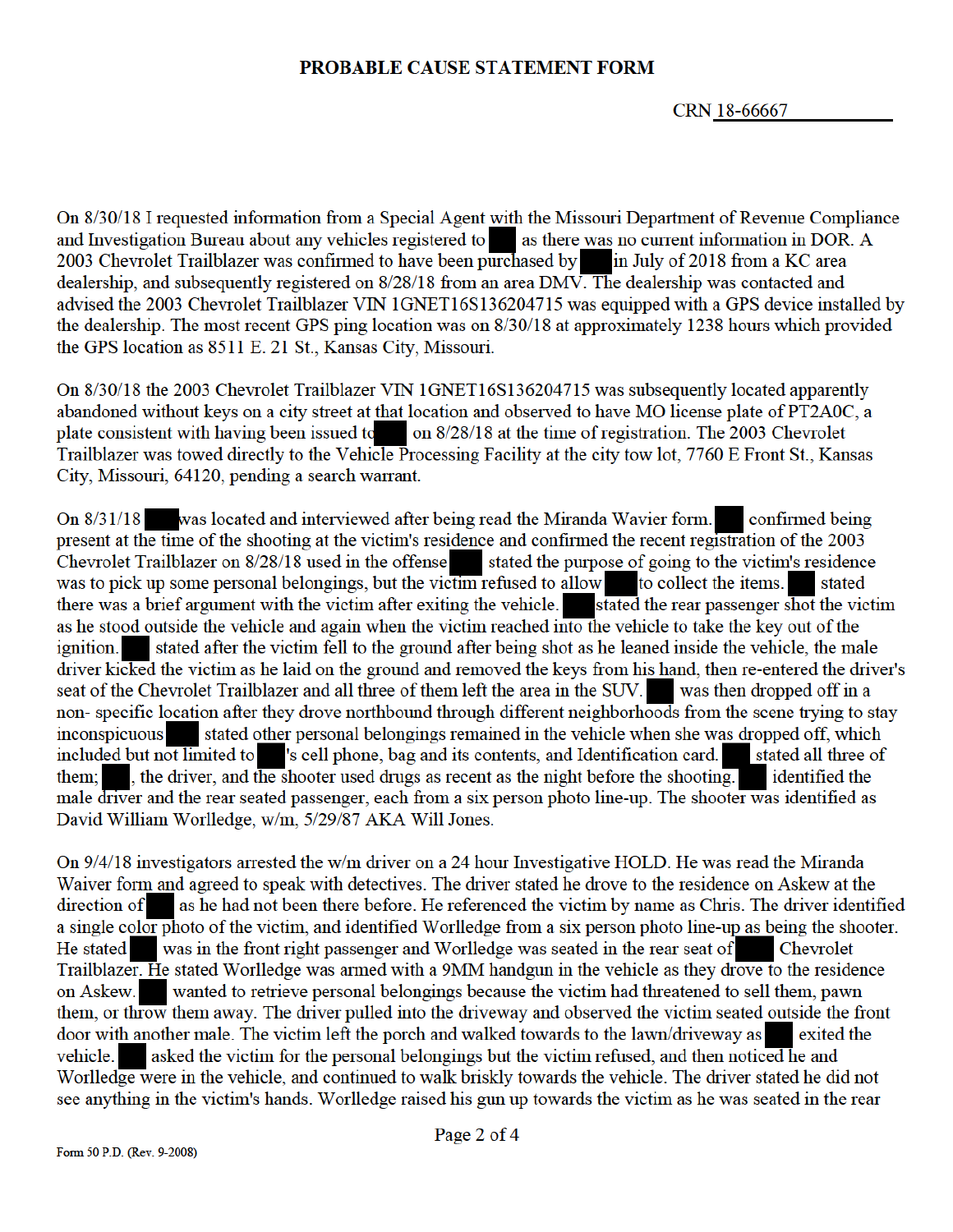# **PROBABLE CAUSE STATEMENT FORM**

CRN 18-66667

seat. The victim then stated, "What you gonna do, shoot me bitch?" and continued walking towards the passenger side of the vehicle. Worlledge fired his weapon from inside the vehicle through the front right passenger window which was down. The rear passenger windows were up. The driver believed the victim was struck somewhere near the abdomen and then fell to the ground and moaned. The victim was able to get up and then reached into the vehicle through the front right passenger window and grabbed the ignition keys while the driver and Worlledge were still in the vehicle. Worlledge fired two more times within the vehicle. The driver believed the victim was struck again because he then fell to the ground on the lawn on his side. Worlledge was trying to exit the rear passenger door, but slammed it shut as Worlledge still had the gun up. The driver stated he was concerned Worlledge may shoot or the victim and witness because of Worlledge having attempted to exit the vehicle after the victim was on the ground. Worlledge then yelled for the driver to get the keys, so he exited the front driver's door and went to the victim on the ground, used his foot to shift the victim's body to access the keys the victim had clutched near his chest. The driver believed the victim was still alive. The driver pulled them out of the victim's hand, then re-entered the vehicle. The driver left the scene with in the front passenger seat and Worlledge in the rear seat. The driver stated Worlledge directed to remove the cell phone battery from s cell phone after they left and told the driver to drive the back streets as much as possible to an address on Morrell Av in Kansas City, MO, where the driver and Worlledge resided with Worlledge's girlfriend.

After arriving to the Morrell Av address, the driver stated Worlledge directed him to clean the vehicle out with cleaner and to remove the shell casings from the vehicle and wipe down the blood on the front passenger door. The driver stated he complied and removed three shell casings from the vehicle and then handed them to Worlledge. At Worlledge's direction, the driver also removed s property from the vehicle and handed the items to Worlledge. Later that evening on 8/29/18, Worlledge provided the driver with a blonde wig, sunglasses, and a bandana to wear as a disguise to put on after he dropped off at an area residence in Kansas City, MO, prior to dumping the Trailblazer in an area he described as E. 21St St, off of 23rd St. and I-435. The driver removed the keys from the Trailblazer and then walked to a friend's house and got a ride back to the Morrell Av address and handed the Chevrolet Trailblazer keys to Worlledge.

On the evening of 9/4/18 Worlledge was taken into custody as he exited the Morrell Av address. Worlledge was read the Miranda Waiver form and agreed to speak with detectives. Worlledge denied having any knowledge of a homicide, and denied knowing , the driver, or recognizing the victim. Worlledge also denied residing at the Morrell Av address.

On the evening of 9/4/18 a search warrant was executed on the Morrell Av address and some of the items recovered included but were not limited to a 9MM handgun and 9 MM and .40 caliber ammunition located in a bedroom associated with Worlledge. A crystal rock substance in a plastic bag was also found within the same bedroom. Personal items associated with were located within a common area of the residence.

On 9/5/18 a Search Warrant was executed on the Chevrolet Trailblazer and the vehicle appeared to apparently have been wiped down as there were apparent streak marks on the windows. No shell casings were located inside the vehicle.